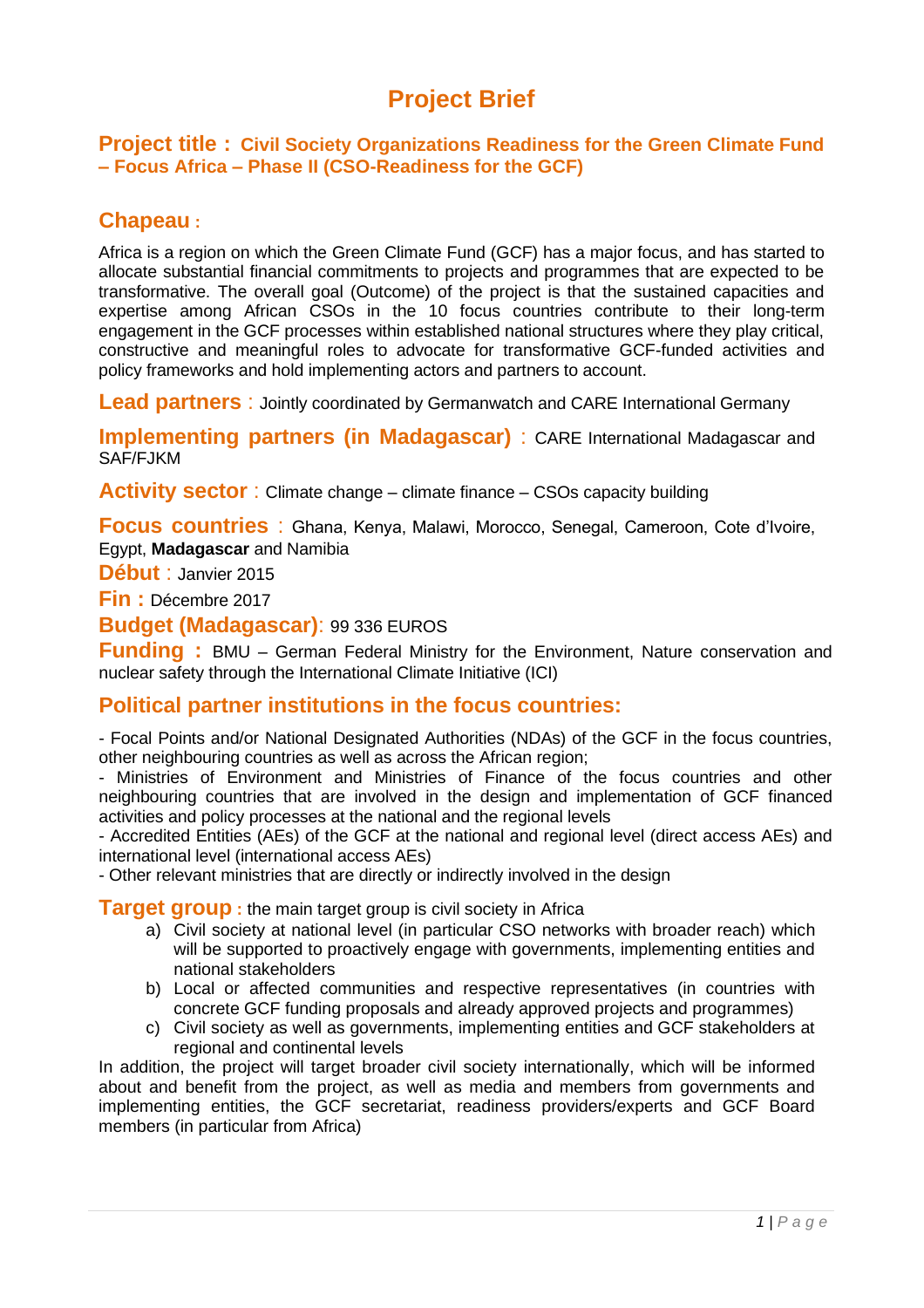# **Brief project description :**

The GCF is the most important multilateral instrument in climate finance. As it is unlikely that the GCF intended paradigm shift towards low-emissions and climate-resilient economies and societies (GCF funding mandate) can be achieved without broad civil society engagement, the project aims to scale-up existing CSO capacities and build CSO roles to advocate for ambitious proposals in the areas of mitigation and adaptation/disaster risk reduction/resilience, bring on-theground CSO expertise and knowledge to the table of discussion (GCF Board, regional and national processes), help embed GCF-funded activities in a broader societabl support for transformation, and increase accountability and transparency of national authorities and implementing actors of GCF activities through participatory monitoring and evaluation led by CSOs.

### **Objectives :**

The **four specific project objectives** aim to:

- Build CSOs roles to advocate for ambitious GCF funding proposals in the areas fo mitigation and adaptation/disaster risk reduction;

- Bring on-the-ground civil society expertise and knowledge to the table of discussion (GCF Board, national dialogues and processes);

- Increase accountability and transparency of national authorities and implementing actors of GCF activities through participatory monitoring and evaluation led by CSOs;

- Help embed GCF-funded activities in a broader societal support for transformation

These objectives are connected with the **overall project goal** in the following ways:

- African CSOs are better equipped with the relevant skills they need to advocate for ambitious GCF funding proposals in the areas of mitigation and adaptation with national, regional and international GCF spheres, and to play major roles in developing new ideas that can be turned into transformative funding proposals

- The active CSO engagement generates relevant on-the-ground knowledge, learning and good practice and expertise which are channeled by the project national partners to country dialogues and processes on the Fund as well as within the GCF Board proceedings.

- Empowered African CSOs monitor and accompany the implementation of GCF funded projects and programs at the national and regional levels; this enable them to hold national authorities and implementing actors to account within transparency and participatory frameworks and towards good results.

- Through civil society work and engagement, public awareness on the GCF objectives has increased and this participates to embed GCF-funded activities in a broader societal support for transformation by addressing key aspects such as how transformation looks like, what it is and how it is achieved by the GCF

#### **Outcome, outputs and activities :**

**Outcome** : Sustained capacities and expertise among African CSOs in the 10 focus countries contribute to their long-term engagement in the GCF processes within established national, regional and international structures where they play critical, constructive and meaningful roles to advocate for transformative GCF-funded activities and policy frameworks, and hold implementing actors and partners to account

**Output 1 and activities** : Conceptual materials on aspects of CSO readiness for the GCF are used by CSOs in their national work and existing materials are translated into additional languages as guided by experience and learning from the previous project phase

**Activity 1** : Inception and kick-off meeting

Activity 2 : Translation and layout of existing CSO materials such as toolkit, factsheets, and thematic briefs